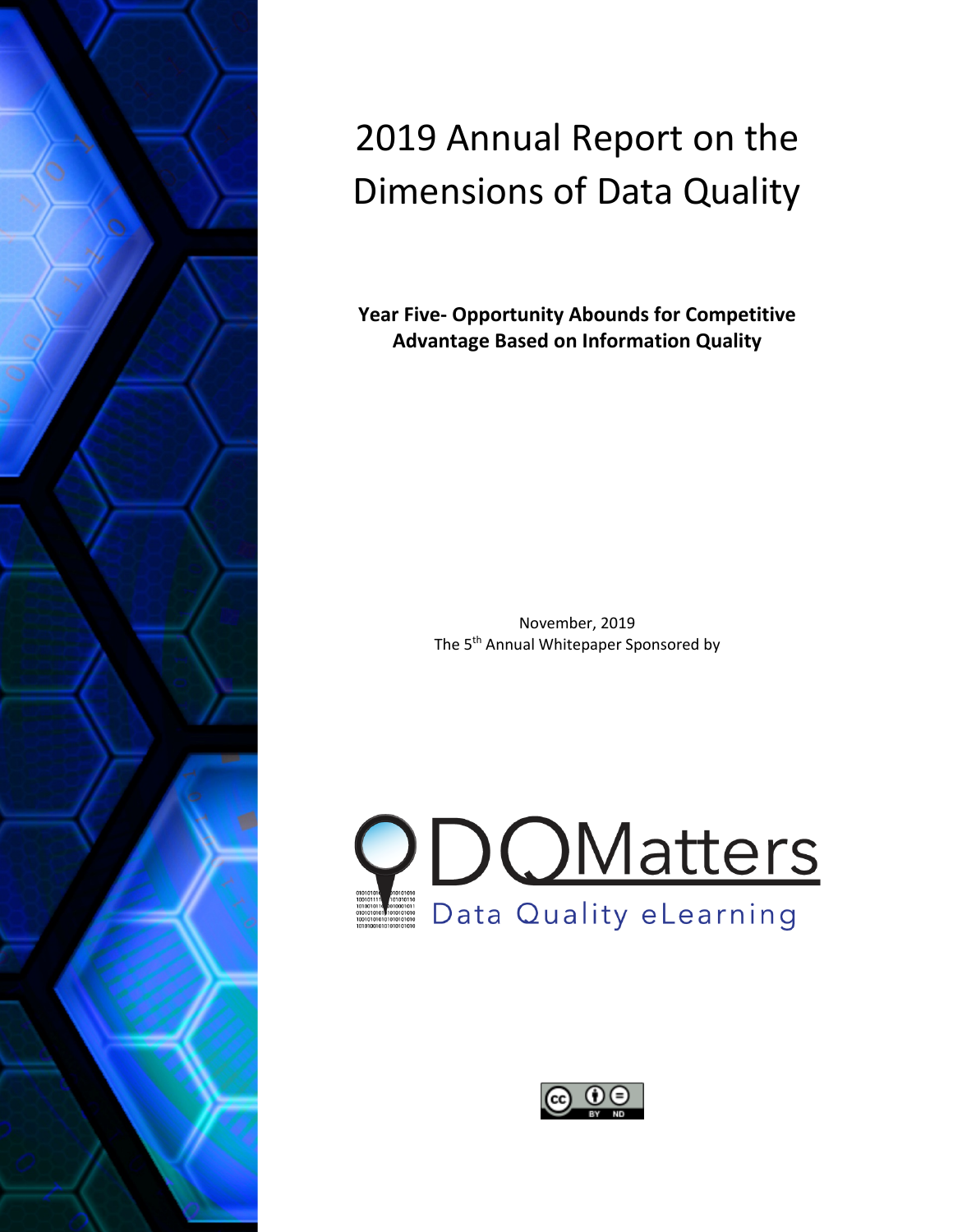### Executive Summary

Survey Respondents Report that:

- 60% don't use the dimensions of data quality to categorize DQ issues
- If using the dimensions, 57% enhance their own list with the Conformed Dimensions
- 7% use the Conformed Dimensions without changes as is
- 40% report better DQ this year
- 14% decrease in the usage of Timeliness

This year's results include a mix of both promising and concerning trends in data quality practices in 2019. As highlighted in the chart on the right, many respondents (57%) are leveraging the Conformed Dimensions to improve their own DQ categorization, and as many as 7% use them out of the box.



Unfortunately, about 60% of respondents don't use the Dimensions of Data Quality in any meaningful way, and we haven't seen this situation improve over the last five years we've conducted the survey.

1

Additionally, Our findings show that the frequency<sup>1</sup>, and standardization<sup>2</sup> of the use of the Dimensions of DQ are not improving. Most data scientists are familiar with the descriptive power of the dimensions of DQ but this hasn't translated into organizational use of them during data processes.

### **What's your opinion, and how did you convinced your organization to start using the dimensions of data quality? Talk about it [here](http://dqm.mx/addq19-rpt-2-ln-grp) in the LinkedIn Conformed Dimensions group!**



Wondering why your company just can't

increase the "Accuracy" of the data? Well this year we discuss two under-utilized areas within the dimensions of data quality including the misunderstanding about **Accuracy** and the difference between **Currency** and **Timeliness**. As seen in Figure 4g, on the left, organizations have only slightly increased use of Accuracy and significantly decreased use of Timeliness and Currency. More on this in the body of the report. (Accuracy section, page 2-3)

**[Discuss the](http://dqm.mx/addq19-rpt-2-ln-grp)  [report findings](http://dqm.mx/addq19-rpt-2-ln-grp)  [here in the](http://dqm.mx/addq19-rpt-2-ln-grp)  [CDDQ LinkedIn](http://dqm.mx/addq19-rpt-2-ln-grp)  [Group](http://dqm.mx/addq19-rpt-2-ln-grp)**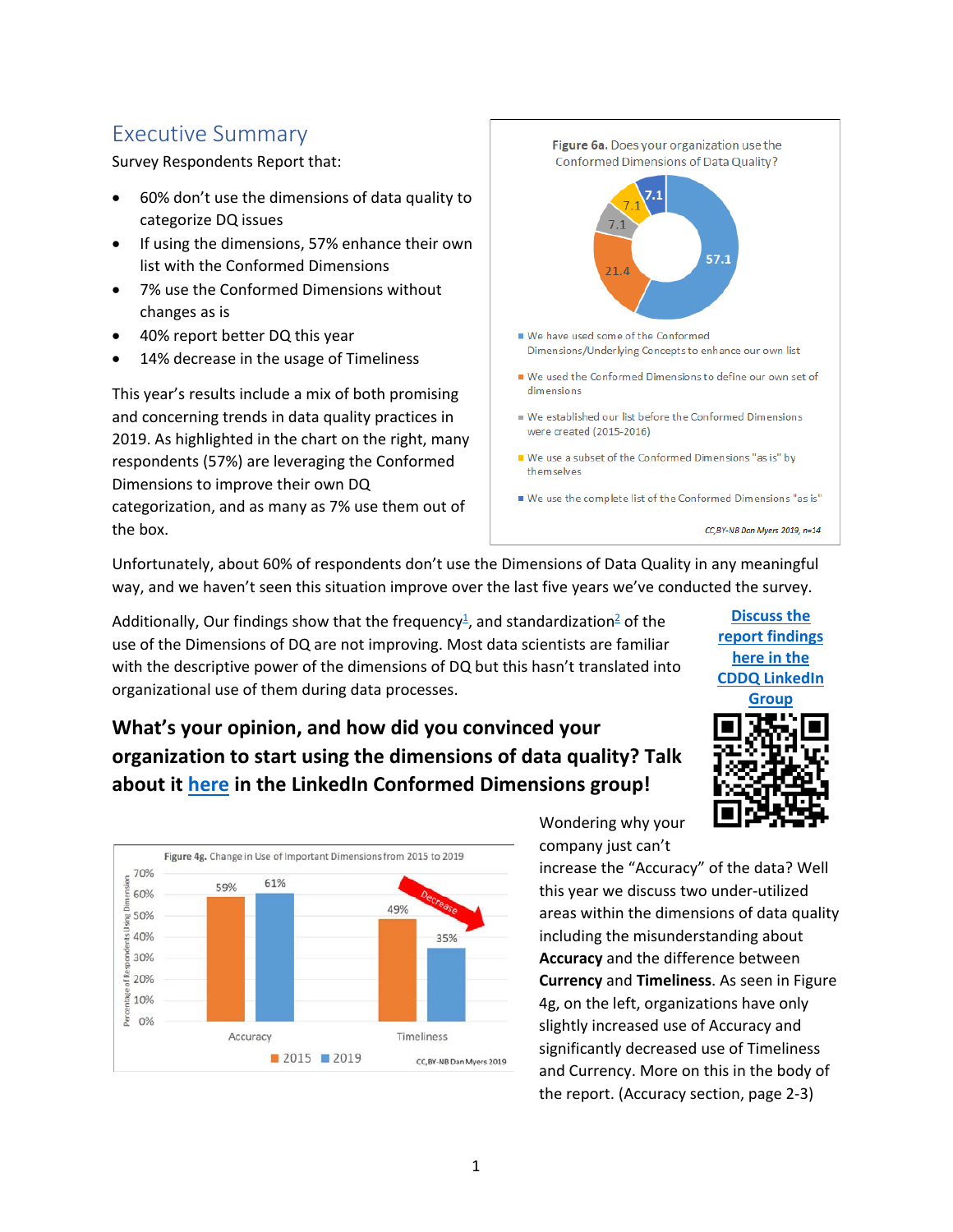### Introduction

Every year [DQMatters](http://dqmatters.com/) sponsors the [Annual Dimensions of Data Quality Survey,](http://dimensionsofdataquality.com/dims_survey) and associated report, in order to measure the usage of the dimensions of data quality by organizations and related topics. Similar to prior years, there is good news about the increased adoption of dimensions that can be easily analyzed using data quality tools, such as Completeness, Validity, and to some degree, Integrity. Unfortunately, as highlighted in the executive summary, there hasn't been the same increase in the use of all of the other dimensions, such as, accuracy and timeliness/currency.



#### Accuracy

As seen in Figures 4d (above) and 4g (prior page), Accuracy has not experienced the 20-30% increase in usage that Completeness and Validity have shown for the same period of time (2015 to 2019). We believe there are a few reasons for this. First, accuracy measures are often tied to in-person observations which are costly or those made at the time of the event. They are costly because they often require expert human collection. Second, often there is disagreement about which source (system) should be used as the system of record, or there is a lack of documentation about how the data was collected.

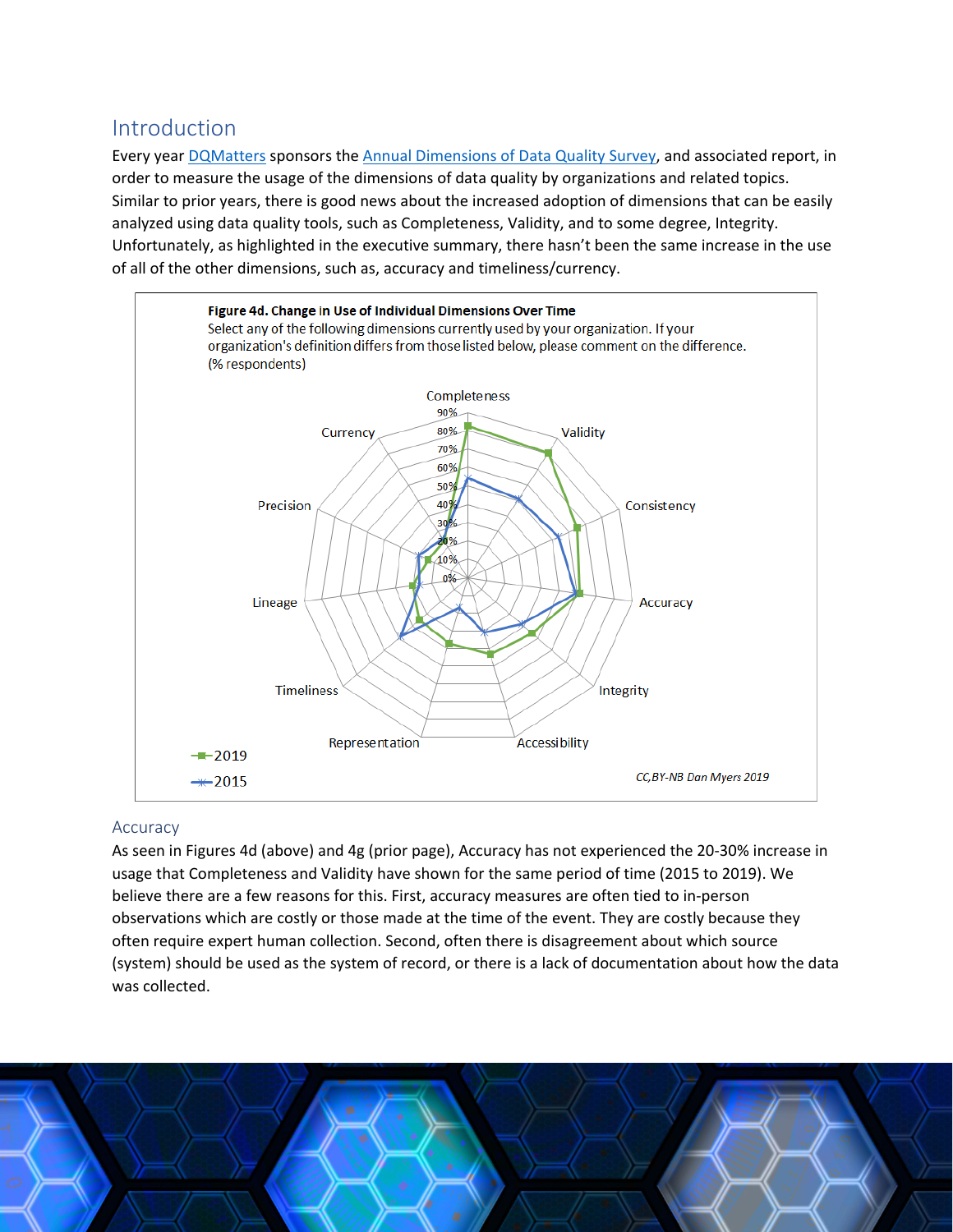We believe there is a correlation between these two challenges and the nature of accuracy. Among data quality practitioners there are two primary components to the definition of accuracy:

- **1. The data ties to the real-world situation-** This is used when there is a tangible, touchable object that can be observed in-person to validate the data quality.
- **2. The data was recorded for a historical, or intangible concept that can't be investigated later in person-** This is the most frequent scenario as seen with intangibles such as monetary transactions, insurance/financial services, human communication, entertainment…etc.

Due to the nature of how we define accuracy, the first attribute (tied to real-world situation) often forces us to collect data in-person which is costly and takes a significant amount of time. Secondly, in cases where data is recorded (happened at point in time and therefore can't be observed in person), arguments begin to arise about what is the system of record or who's version of the truth to use. This is where DQ practice must work hand-in-hand with organizational data governance programs to define and enforce use of agreed upon sources.

Too often the word accuracy has become a catch-all to describe data of high quality. Some people consider it to be an umbrella term including various aspects of quality. Looking forward, we expect that other tools for real-world measurement, such as Internet of Things (IOT) sensors, and object classification, using machine learning, will enable organizations to triangulate a better estimate of the real-world situation through validation from these new data sources.

# How Can I Gain A Competitive Edge Using Data Quality Management?

With the rush to install BigData platforms, installed over the last five to ten years, companies have been disappointed with the analytical improvements they've seen despite early gains. Even as of 2015 the competitive advantage from analytics showed a declining trend according to the MITSloan Management Review in 20[1](#page-3-0)6 (see below)<sup>1</sup>.

Given the close relationship between analytics and the quality of the underlying data we weren't surprised to find that corporate analytic strategies included three areas that intersect with data quality.1

- 1. Skills Development
- 2. Data Management
- 3. Cultural Norms for using data in decision making



<span id="page-3-0"></span><sup>&</sup>lt;sup>1</sup> MITSloan Management Review, "Beyond the Hype: The Hard Work Behind Analytics Success", (Sam Ransbotham, David Kiron, Pamela Kirk Prentice), 2016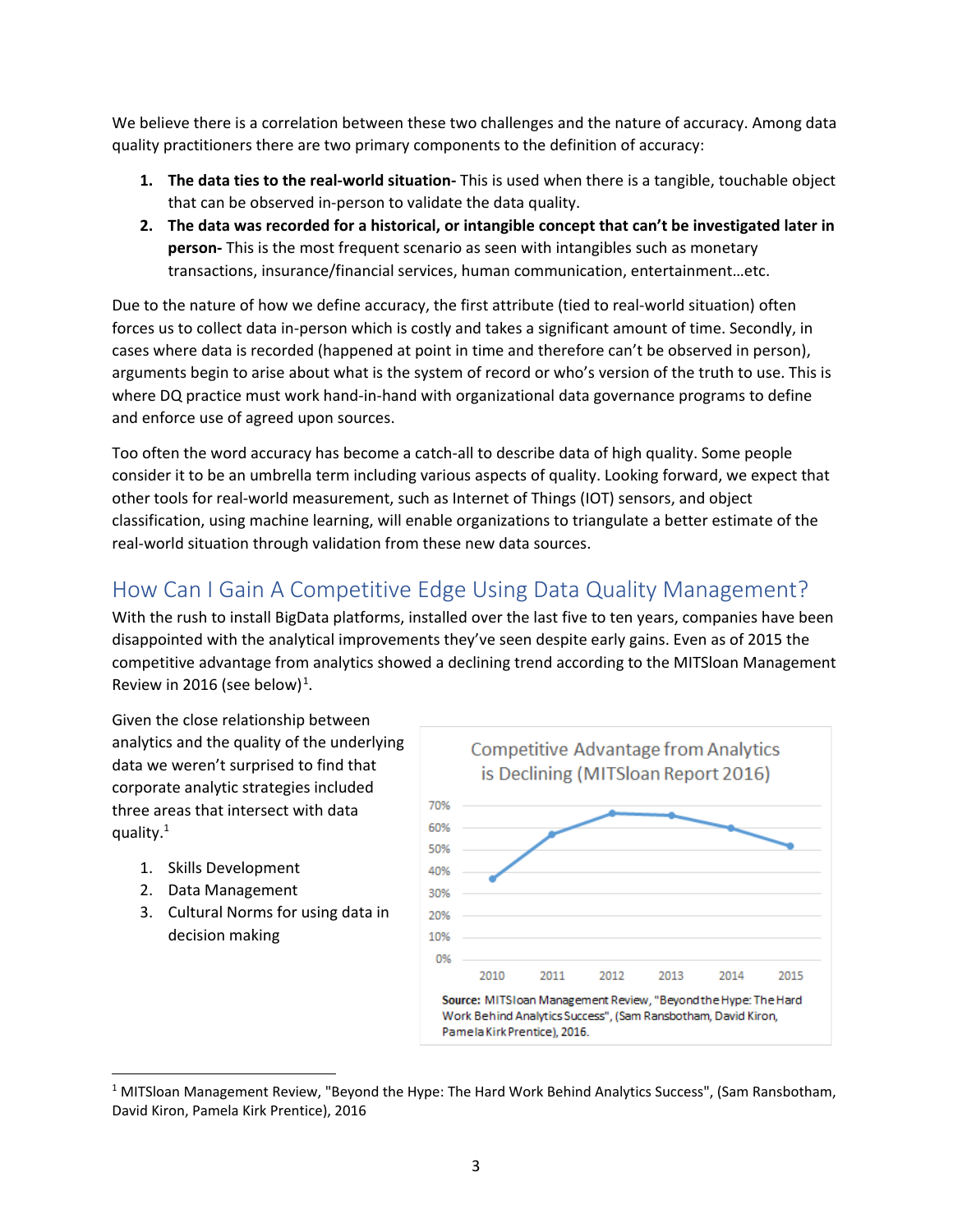#### 1. Skills Development

Nearly all data science educational programs include components on data acquisition and "data wrangling," but we still don't see strong organizational support for the use of the dimensions of data quality (see stats in executive summary). About 60% of our survey respondents don't use any method to categorize data quality issues. Clearly one of the areas of increase data science training, going forward, should be regarding data quality concepts and how to communicate expectations using the dimensions of data quality.

#### 2. Data Management

The second area of intersection is Data Management, which includes programs/strategies, staff and tools used for:

- Data Quality Management (management techniques and tools to ensure fitness of use of data)
- Metadata Management (documenting where data is, where it's used, and how it's defined),
- Master Data Management (deduplicating, normalizing reusable domains of data such as customer, partner, product…etc.)
- Data Governance (Organizational system of decision rights and accountabilities)

There are additional areas<sup>[2](#page-4-0)</sup>, but just within these four (bullets above) we can see the intersection with

the use of the Dimensions of Data Quality. First, as seen in the illustration below-right from the MITSloan Management Review, analytical teams are struggling to communicate data insights. Even though they have access to more data, and often can perform new analytics, they find it hard to disseminate the learning/knowledge throughout the organization.

Only 37% of the respondents of our survey said that they use the Representation dimension of data quality which covers key components of



communication needed when sharing information<sup>[3](#page-4-1)</sup>. This was actually an increase from when we began this survey in 2015 (when it was less than 20%, as shown in figure 4d in the Introduction).

<span id="page-4-0"></span><sup>2</sup> See DAMA DMBOK 2 Framework/Wheel, DAMA-DMBOK2 Framework, (DAMA International), Technics Publications, July 2017. Page 36.

<span id="page-4-1"></span><sup>&</sup>lt;sup>3</sup> See Ranking of use of each dimension in Appendix 2 of this report.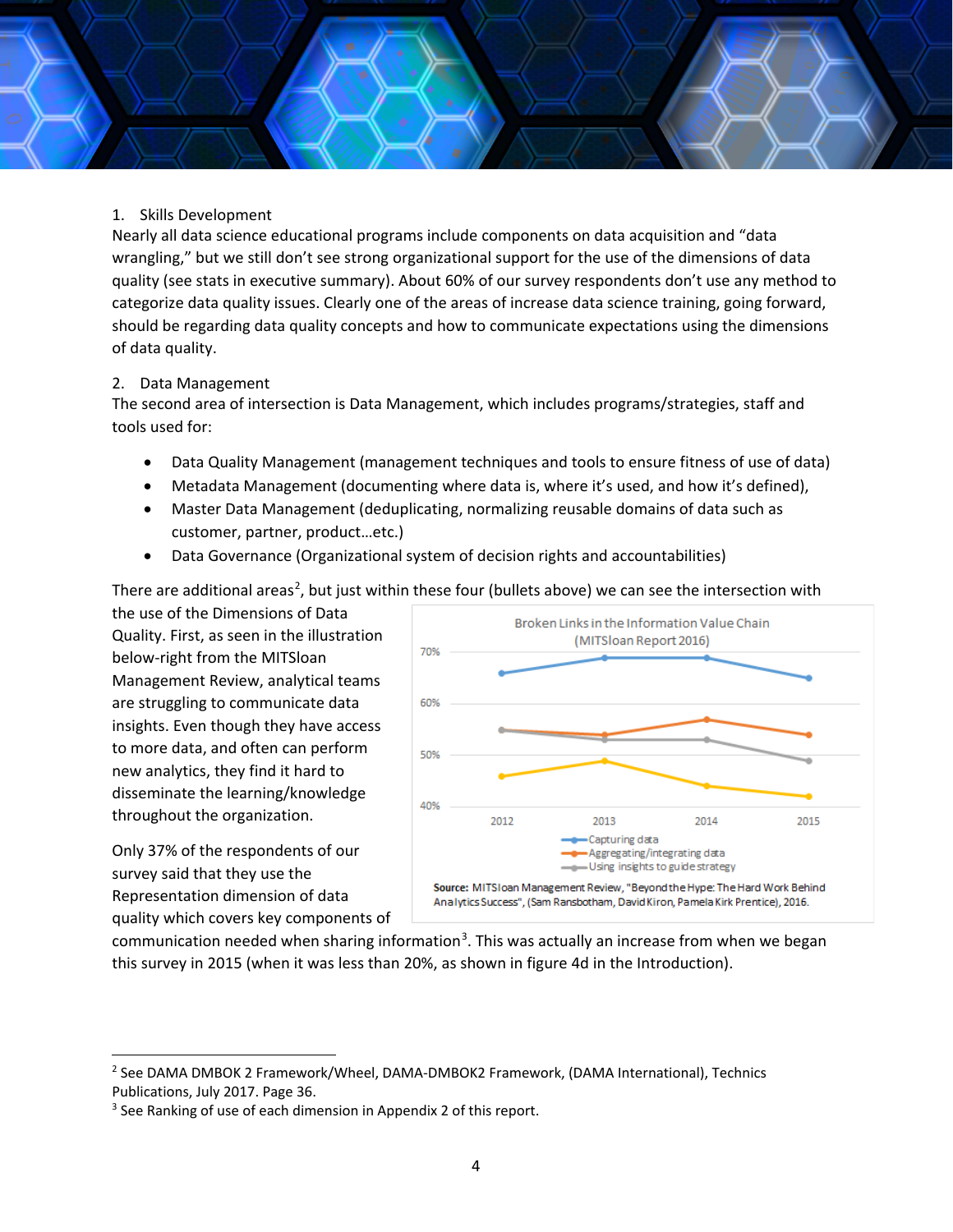

Below are the Underlying Concepts within the Representation Dimension. See how many of these are consistently used when presenting information at your company.

| <b>Underlying Concept Within</b><br>Representation | <b>Definition</b>                                                          |
|----------------------------------------------------|----------------------------------------------------------------------------|
| <b>Easy to Read and Interpret</b>                  | Illustrations and charts should be self-explanatory and presented with     |
|                                                    | appropriate labels, providing context.                                     |
| <b>Presentation Language</b>                       | Data that is represented well is simple but elegantly formed with good     |
|                                                    | grammar and presented in a standard way.                                   |
| <b>Media Appropriate</b>                           | The appropriate media (e.g. Web-based, hardcopy, or audioetc.) are         |
|                                                    | provided.                                                                  |
| <b>Metadata Availability</b>                       | Comprehensive descriptions and other information about the characteristics |
|                                                    | of the data are provided in plain language.                                |
| <b>Includes Measurement Units</b>                  | Well represented data includes the scale of measurement.                   |

### **[Get](http://dimensionsofdataquality.com/blog)  [examples!](http://dimensionsofdataquality.com/blog)**

Clicking on the **title** of any of the Underlying Concepts (UC) above will take you to the **Conformed Dimensions of Data Quality blog** search- listing all of the blog posts associated with that respective UC.

# <span id="page-5-0"></span>Usage of Dimensions of Data Quality

About 50% of respondents don't use the Dimensions of Data Quality in any meaningful way (see red dashed semi-circle below), and unfortunately, we haven't seen this situation improve over the last five years that we've conducted the survey. We don't want to be alarmist, but if your organization isn't using them, please start using them in some meaningful way. One way to implement this is via a phased approach- only requiring that newly collected data (or new systems) include measurement of DQ levels using the dimensions.

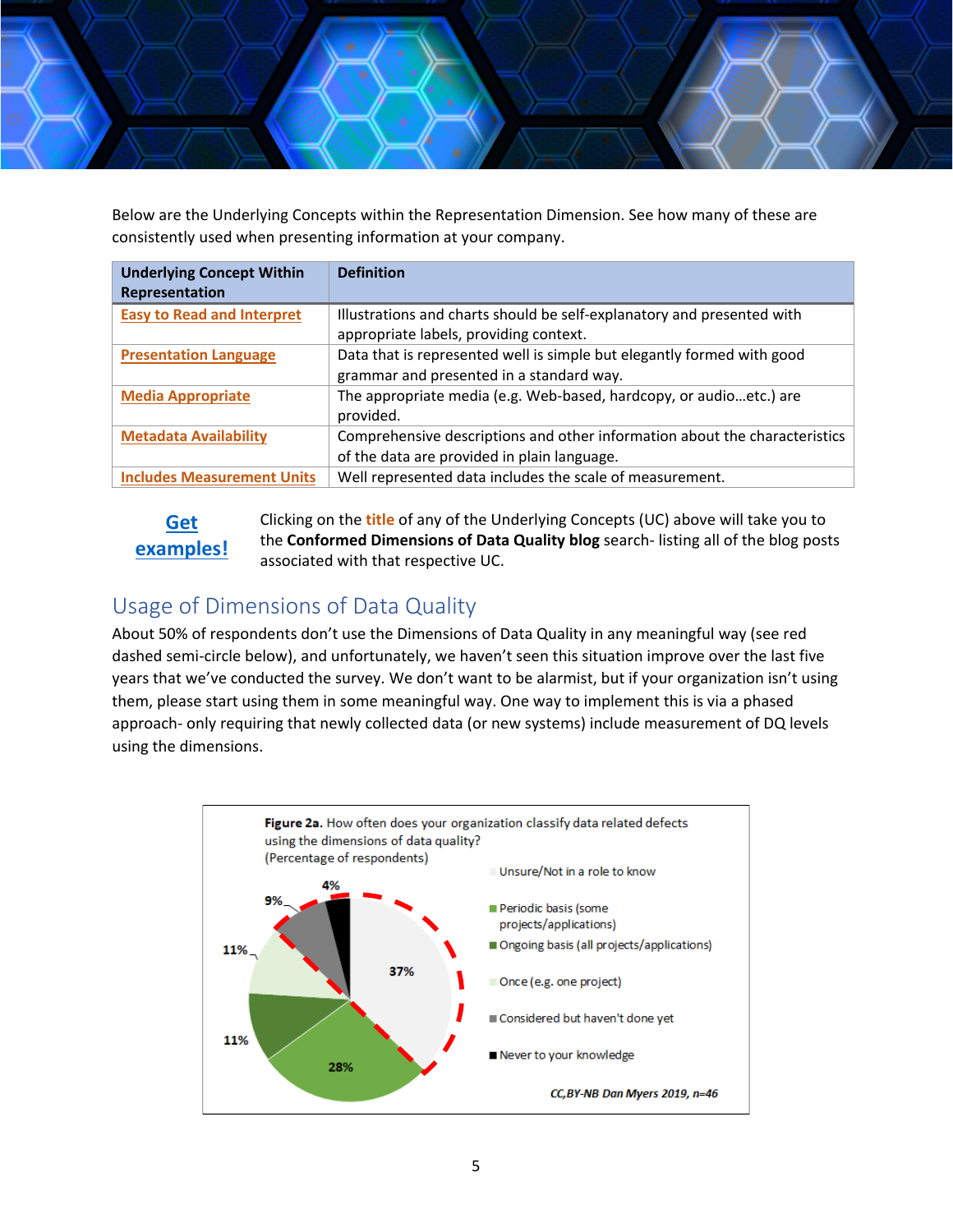# Data Quality Levels by Organizational Subject Area

This year was the first time that we asked respondents how they rate their data quality levels for each subject area in their organization. The highest quality data was found in: Regulatory, Finance, IT, HR and Legal subject areas.



Above, is a chart of the self-rated levels of DQ for each subject area (loosely aligned with departments). Clearly, the business prerogative is to focus resources on those areas most sensitive, either financially, or from a regulatory perspective. For example, we observed extensive regulation put into effect after the 2008 financial crisis that helped improve data quality at financial institutions. Additionally, lawsuits with financial implications that face the HR and legal departments (e.g. records management) drives some of the higher levels of DQ in those respective departments.

The interesting thing is that (other than procurement) the three departments with the worst data quality are revenue generating departments: Marketing/sales, Products (physical and services). Clearly there is an opportunity for companies to not only leverage data for better insight, but to leverage the quality of their data to beat competition to identify new customer needs and provide improve customer experience that drives revenues. Many of the [CDDQ blog](http://dimensionsofdataquality.com/blog) posts have provided examples of this.

We assume that not every survey respondent will have a 360-degree view of their enterprise data quality levels, but a third of the respondents haven't even reviewed the DQ levels for five key departments (below).

- 1. Legal (35%)
- 2. HR (30%)
- 3. Service (30%)
- 4. Products -Physical Goods (30%)
- 5. Procurement (30%)

Is your organization looking for Information Quality speakers for corporate events? Why not bring the author of this paper, Dan Myers (MBA/IQCP), onsite for outcomes-focused IQ training, leveraging the Conformed Dimensions of Data Quality and Information Quality Certified Professional (IQCP<sup>sm</sup>) training material. Contact us: info@DQMatters.com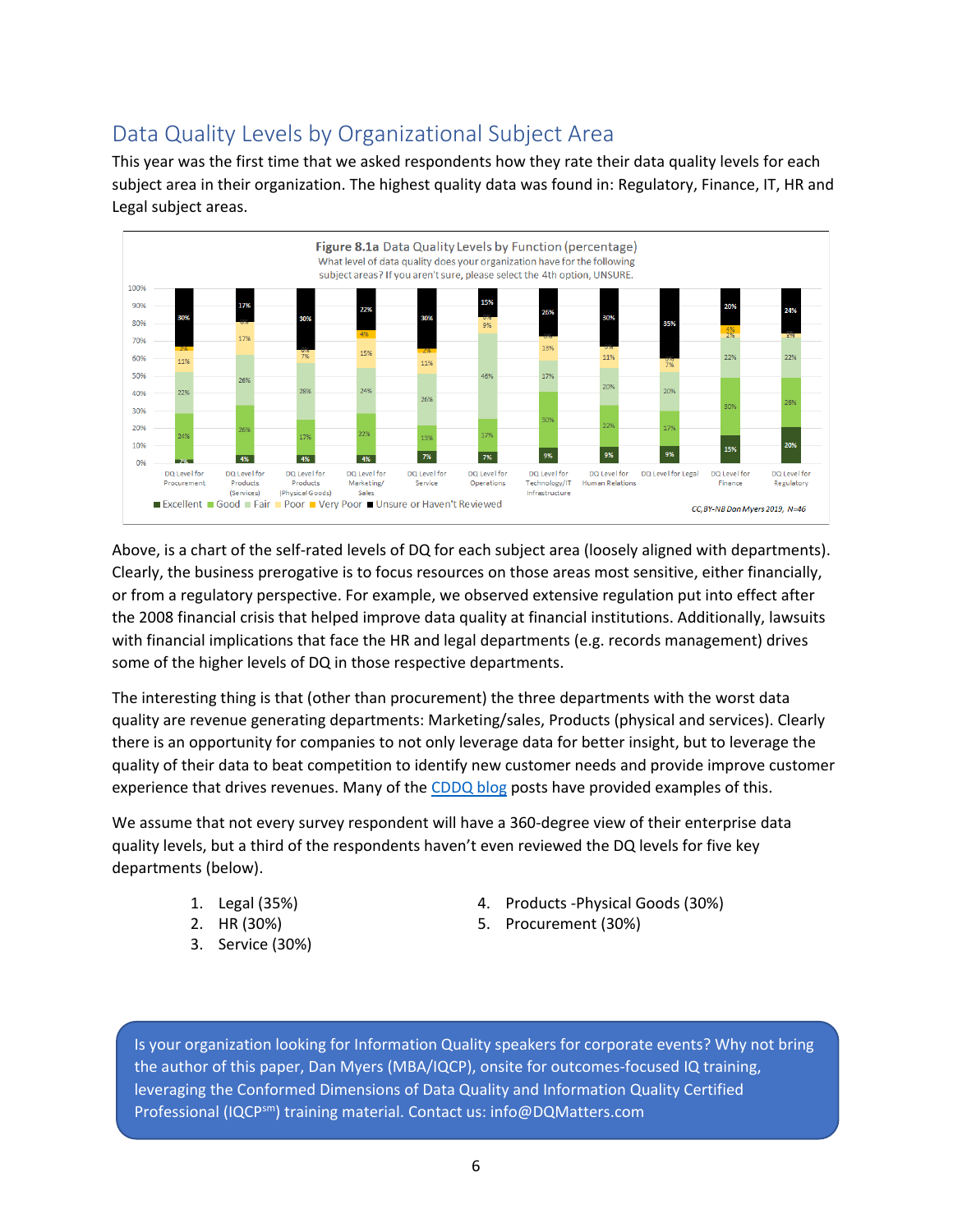

### Use of the Conformed Dimensions of Data Quality

2018, was the first year that we asked respondents whether they use the CDDQ, so we were very interested to see how the numbers would compare year over year. Most organizations don't exclusively use the CDDQ, but use a subset of them to supplement their existing set (57.1%).



If you haven't already done the gap analysis between what your organization uses and the CDDQ – consider doing it today using the full list of [definitions](http://dimensionsofdataquality.com/content/list-underlying-concepts) on the Website, and [Example Metrics,](http://dqm.mx/addq19-paper-2-metrics-examples) published in 2018.

At the beginning of 2019, IQ International formed DQ metrics working groups with the goal of identifying and fully defining the most important DQ metrics used by DQ professionals across a broad range of industries. There are three active working groups (Healthcare, Telecommunications, and Manufacturing) as of the time this report was published. The healthcare working group has completed their first deliverable, including a list [23 recommended DQ metrics](https://www.iqint.org/publication/dq-metrics-healthcare-playbook) and a [playbook](https://www.iqint.org/publication/dq-metrics-healthcare-playbook) explaining best practices for implementing DQ metrics in healthcare. All of the metrics are tagged by Conformed Dimension and Underlying Concept, so that implementation for organizations already using the CDDQ can quickly identify relevant metrics and recommended drill-paths for DQ dashboards.



Is your organization an IQ International partner? If not consider joining as an organization (**[more](https://www.iqint.org/membership/become-a-member/multiple-membership)  [info here](https://www.iqint.org/membership/become-a-member/multiple-membership)**). **[Individual memberships](https://www.iqint.org/membership/become-a-member/multiple-membership)** are also available and provide flexibility if you change roles often.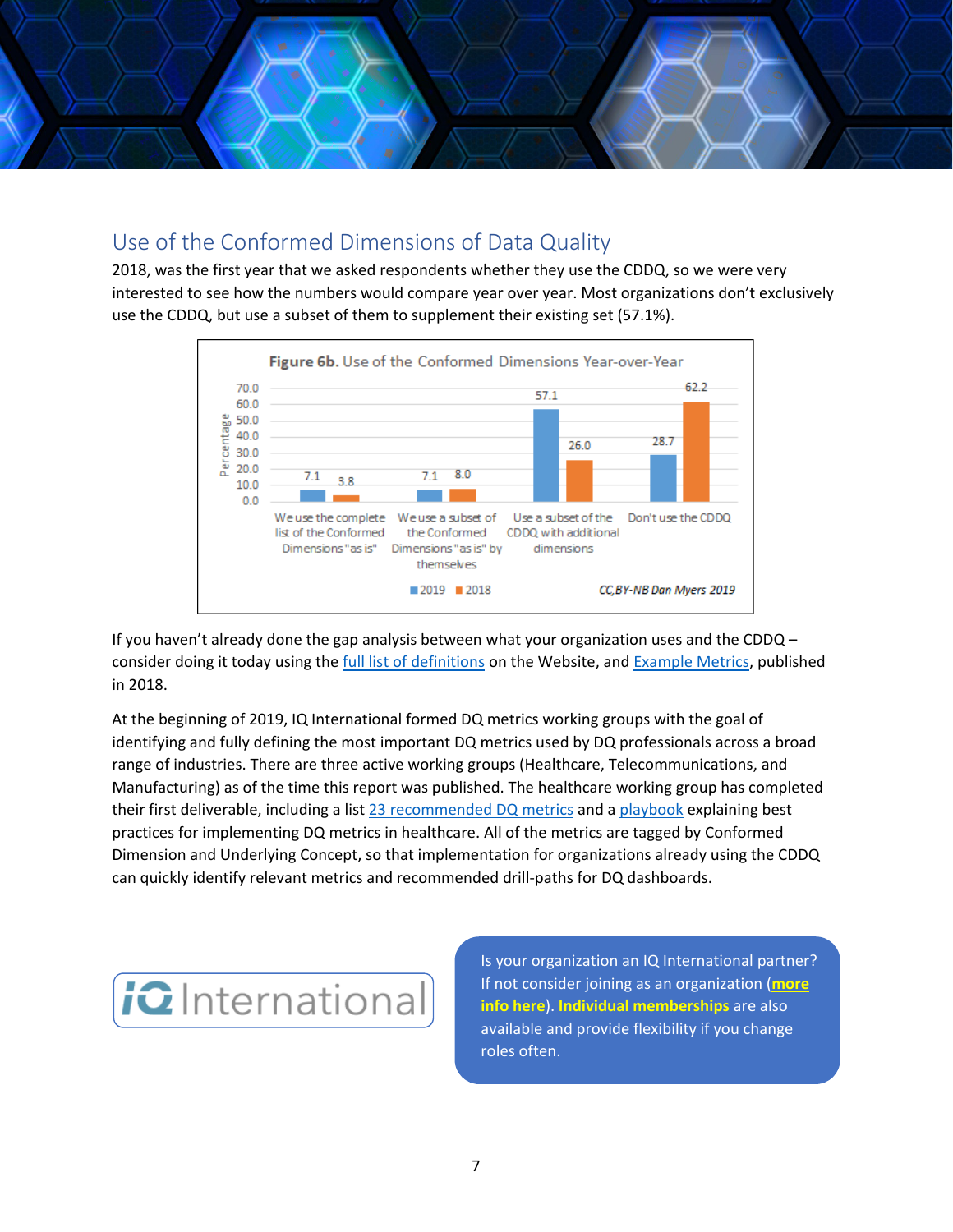

# Conclusion

Each year, we identify the most interesting findings and add or change about 20-30% of the Annual Survey in preparation for the next year. Some of the core findings that we've measured over the last five years may not be included in the report each year, but we collect the data in order to provide consistent results over time. This year, we were excited to start collecting the subject area DQ health measures which enable much more detailed questions in those areas next year. Additionally, we're excited that more organizations have compared their internal definitions of the dimensions of data quality with the CDDQ. This has enabled them to enhanced their internal definitions using the CDDQ examples in the blog and example metrics.

IQ International's use of the CDDQ in the DQ Metrics Working Groups is helpful to organizations that want to use an open standard (like the CDDQ) that is used by DQ professionals around the globe. If your organization isn't already participating with the working groups in some fashion, please consider doing so in order to represent your industry and gain access to highly qualified peers that are working to solve DQ challenges just like yourself.

Going into 2020, please post any questions about the survey on the LinkedIn CDDQ group and any ideas for new questions/focus areas for the 2020 survey. The CDDQ is a living standard, and as such, thrives and grows based on constructive review and ideas for improvement provided by you.

**[Discuss the report findings here in the CDDQ LinkedIn Group](http://dqm.mx/addq19-rpt-2-ln-grp)**